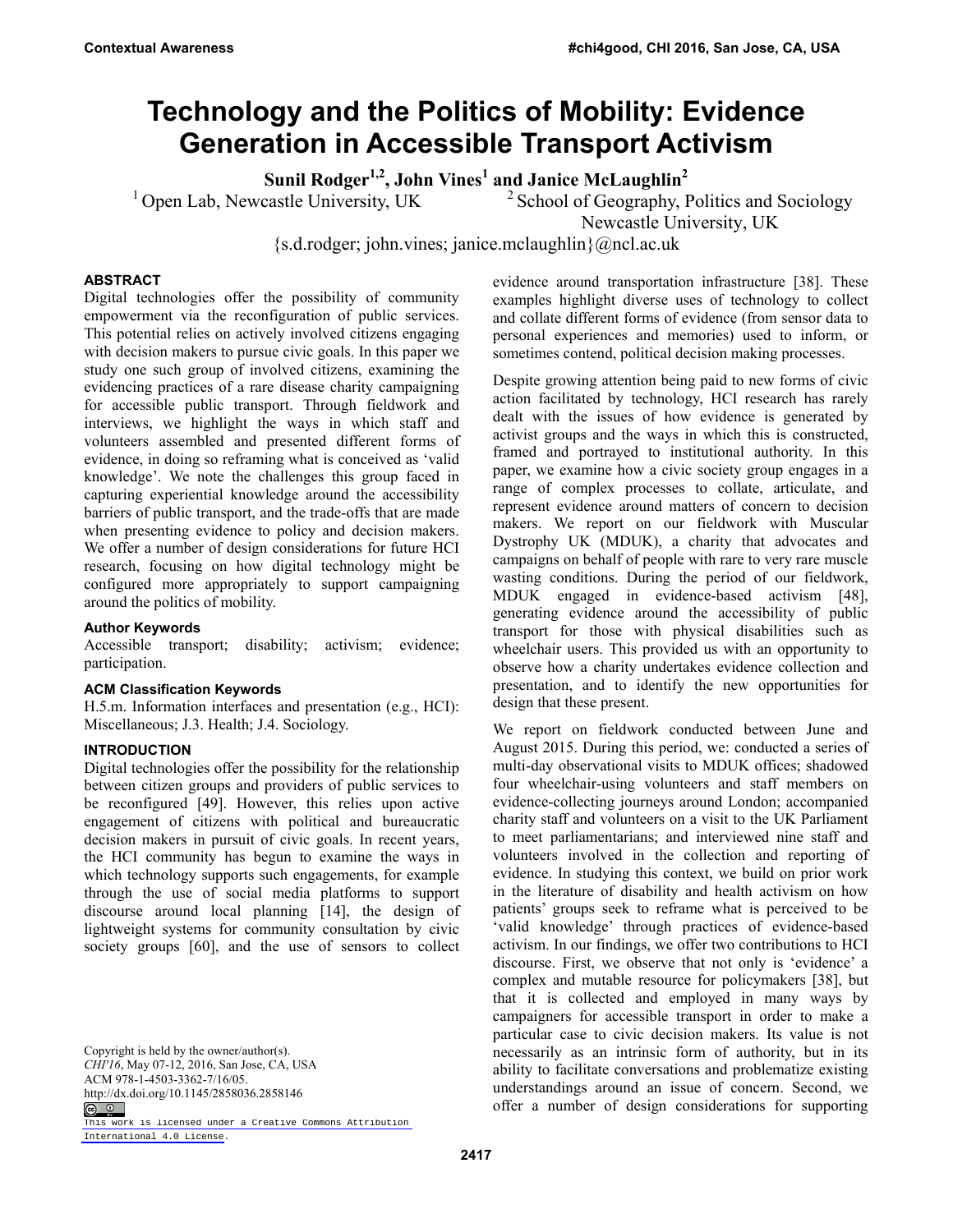future activist practices around public transport accessibility and rendering inaccessibility visible.

## **BACKGROUND**

# **Technology, civic activism and public transportation**

Prior work in HCI has suggested a variety of ways in which digital technologies may support different forms of civic activism around particular causes. It has been argued that by adopting a 'public orientation', HCI can expose and articulate matters of shared concern around experiences important to particular communities [18]. Different forms of engagement, including 'illegitimate' civic participation that takes place outside of traditional channels, can be supported by digital technologies [4]. However, social media may also enable novel forms of public lobbying of elected representatives, suggesting the power of technologies to reframe existing 'legitimate' channels of influence [32] as well as fashion new ones.

It has also been noted how technology can potentially disrupt how geographic place structures social relationships [8]. Conversations around local urban environments are embodied and political in nature [15]. Recent work has also elucidated the close relationship between people, places, and data, as well as the importance of considering how different forms of data may be captured, visualised and analysed by communities [56]. Others have directly addressed how digital technologies might be used to collect data to support local civic activism. Prominent examples include situated voting (e.g. [35, 57]), where lower barriers to entry may promote communities having a say in local matters of concern [57, 60]. Technology has also been explicitly designed to support activist groups and campaigns in data collection and generation. In the context of environmental activism, sensing technologies have been deployed on local civic authority vehicles [3] and used for participatory 'citizen sensing' [21, 37, 61]. The ways in which lightweight tools can be developed for and used by activist groups for situated public consultation on proposed planning developments have also been studied [60]. Mapping technologies have been combined with community-based evidence collection to support new forms of advocacy for breast-feeding mothers with geographically situated data [6]. Meanwhile, in city-level transport planning, crowdsourced data has been found to play authoritative, evidential and ambivalent roles, and is presumed to be objective despite its use as a mutable resource by stakeholders [38].

In the context of mobility and public transportation, mobile platforms have been used to examine accessibility through active and passive citizen sensing and crowdsourcing. *IBM Sidewalks* [54] enabled members of the public to report accessibility barriers to city officials, while [12] explored the potential use of smartphone sensors to passively collect and report accessibility while on the move. However, these studies focused primarily on assisting local government officials rather than empowering citizens, and gathered a relatively narrow range of user responses and photographic or sensor data. Yet increasingly sophisticated and widespread use of mobile technology has also led to usergenerated content being used for civic transport activism. A notable example is that of cyclists recording dangerous behaviour by other road users [2, 7]. Peer-surveillance or 'sousveillance' [41], particularly in the form of a 'participatory panopticon' of user-generated mobile content [13, 36], has been hypothesised as a way of challenging the asymmetry of civic surveillance [27]. In one study, the majority of live-streamed video content of a political or activist nature was 'bottom-up' sousveillance [19]. However, questions of trust and the motivation of proactive contributors of user-generated citizen journalism remain [28], suggesting that using such content to evidence particular civic claims may be problematic or contested.

## **Knowledge and disability activism**

There is a large literature examining issues of knowledge and evidence in the context of disability activism. Historically, disability has been associated with the medical and clinical constructs of a condition [31]. Although such knowledge has often been privileged over individuals' views, opinions and experiences, recent decades have seen patients' organisations redefine what is considered credible or valid knowledge, particularly for rare diseases [5]. Work in medical sociology, building on understandings of AIDS activist practices [22], has developed the concept of 'evidence-based activism' [48]. By collecting and articulating particular forms of knowledge, groups engage in the active epistemic reframing of issues of concern, and transform their relationship with authorities such as medical professionals and governments. This reframing particularly emphasizes experiential knowledge as a valid counterpart to credentialed knowledge, and is used by activist groups to reform their relationships with decision makers as members of expert networks. Evidence-based activism has served as an analytical lens in several areas including rare diseases [49], dementia care [48], and childbirth [1]. The latter, while not a medical condition *per se*, suggests that evidence-based activism is a useful tool in understanding how activists in medical-related fields challenge dominant discourses of knowledge and campaign for change.

In parallel to, though distinct from, this broadened understanding within the medical field of what constitutes 'valid knowledge', an activist-driven reframing of a hitherto 'medical' issue occurred with respect to disabilities. In the UK, the shift towards a 'social model' of disability stemmed from the 1976 Union of the Physically Impaired Against Segregation's declaration that disability was the result of social oppression as opposed to physical impairment [58]. Disabled activists' movements focused their attention on the institutions and environments that were seen to be creating disability [53]. Public transport is a spatial manifestation of unequal social relationships, with disabled people often denied the freedom to travel where and when they like [34]. As such, transport has been a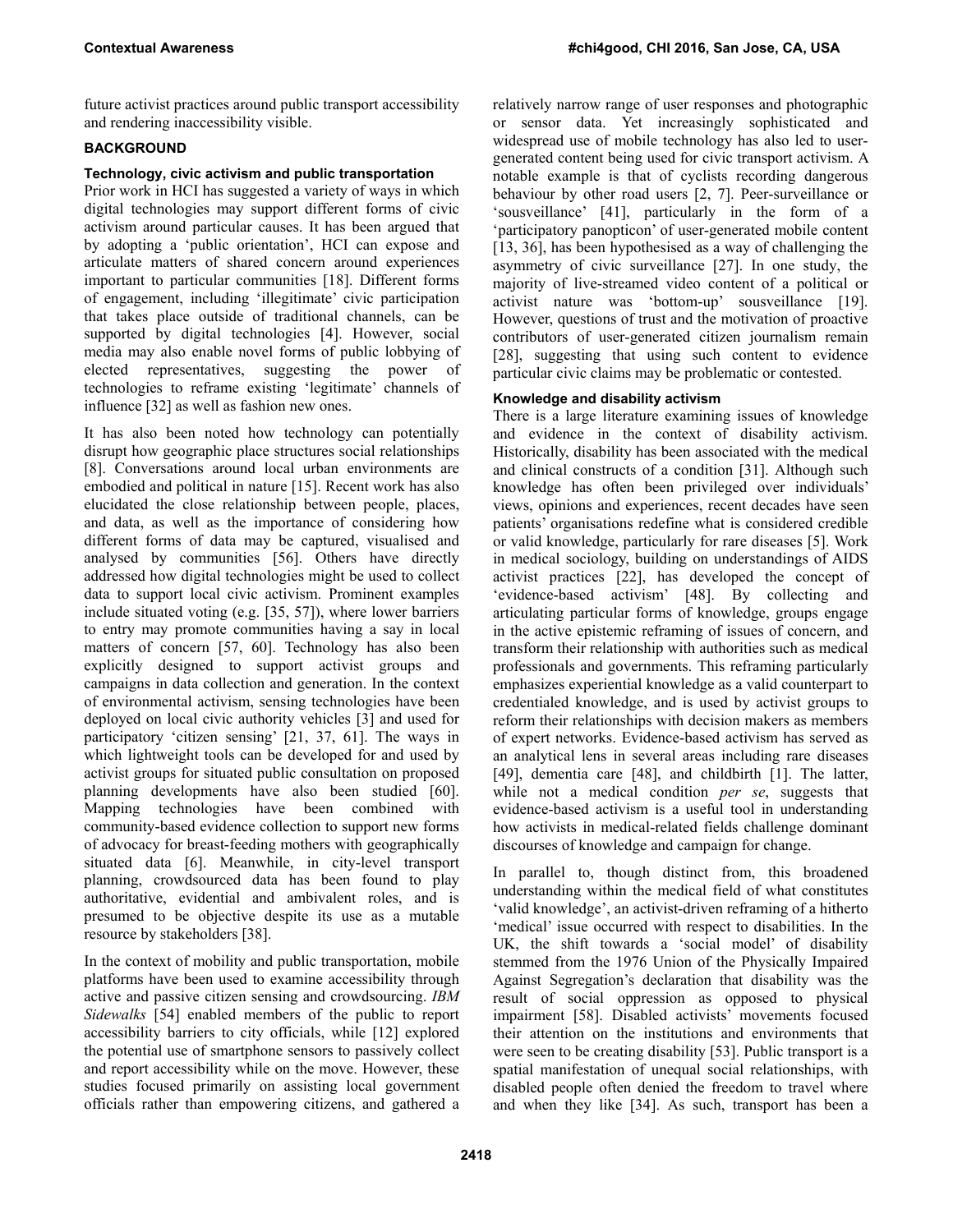common focus of disability activists, including the Campaign for Accessible Transport that undertook direct collective action in the 1990s. Accessible transport is an area of particular importance as it is fundamental to many other aspects of full societal participation, including education, employment, and social activities. Furthermore, it has been noted that disabled people experience negative attitudes from staff or passers-by on public transport, highlighting how attitudes and social interactions influence 'accessibility' as much as physical barriers. Despite reported improvements in recent years [50], in 2013 the Transport Select Committee found disabled people's access to transport in the UK was still "unacceptably poor" [33].

## **Technology and rare diseases**

A further relevant area of work is that of the role played by technology in supporting and influencing the lives of people living with rare and very rare conditions. The primary focus of this work has been on the design of assistive technologies for functional 'improvement', focusing on how technological adaptations can help to enable activities of daily living. In such research, the (potential) rarity of the disease itself is merely incidental. The focus is instead on how a wide range of technologies such as stylus-based text entry [62], gaze detection to support interaction with devices [29, 30], smart wheelchairs [59] and wheelchairspecific adaptations [12] might have utility for people with physical [55] or cognitive disabilities [16]. In many cases, the emphasis is on individual rehabilitation and participation (e.g. [25, 46]). Prior work specific to neuromuscular diseases includes software and adaptations to operate a PC [24], while wheelchairs as specific pieces of assistive technology have been the subject of advice aimed at patients and families produced by MDUK itself [45].

Technology has also been shown to be valuable for people with rare diseases as a means to facilitate relationships with others in similar situations. This can be observed in online communities such as SMAspace and PatientsLikeMe [47] where knowledge, expertise and information about the lived experience of conditions is shared. However, such platforms – particularly those supporting all rare diseases, rather than condition-specific sites – also reveal the challenges associated with bringing together heterogeneous individuals and groups with their own specific interests and priorities. Tensions across rare disease communities have previously been noted, with some groups reluctant to join umbrella organisations [52].

Most recently, MacLoed *et al.* [40] have brought the needs of people with rare diseases to the specific attention of the HCI community. In particular, they note a lack of current understanding on how technology might support advocacy processes for individuals with rare diseases and the groups that represent them. While their work was targeted to the domain of health and care, we extend this through a specific examination of how a rare disease charity goes about representing people with muscle-wasting conditions and

generates evidence around their experiences. We do this with a view to better understand how technology might facilitate particular types of campaigning around rare diseases in the future.

# **OUR CONTEXT**

Our data was collected over a period of three months as part of ongoing research studying campaigning and advocacy work by Muscular Dystrophy UK (MDUK) and its Trailblazers network. MDUK is a national charity covering more than sixty progressive muscle-weakening conditions that, though individually rare, collectively affect around 70,000 people in the UK [44]. While heterogeneous, these conditions clinically manifest in a loss of strength, and many individuals (especially those with more severe conditions) use wheelchairs for mobility. Founded in 1959, MDUK brings together affected individuals and families with professionals and aims to pursue high quality research, secure rapid access to treatments and care, and provide services to support social inclusion and independent living [44]. The Trailblazers are MDUK's nationwide network of young disabled people, whose stated aim is to campaign against social injustices and enable access to education, employment and services. During the period of our fieldwork, Trailblazers were revisiting the issue of accessible transport [39], the subject of a 2009 campaign. Two surveys, advertised via social media and the charity's website, were used to gather data from disabled people on their experiences of using public transport: a general survey about their overall experiences [42], and a 'mystery shopper' survey in relation to a specific journey they had undertaken [43]. Guided by the data received during the three-month survey window, the charity plan to compile evidence into a report, highlighting the most pertinent issues, to be launched at parliament and in the media.

Working with MDUK and Trailblazers during this period was interesting for a number of reasons. First, rare disease activism offers an engaging context in which to study the role of technology in reconfiguring relationships between a group of citizens and public service providers. The relatively small number of people living with rare diseases not only results in difficulties accessing appropriate medical care and in drug development [23], but also poses challenges for activists campaigning on social issues. Geographical dispersion and the heterogeneous nature of conditions mitigate against any one condition having sufficient weight of numbers to bring about change alone, and has led to rare disease organisations working together for increased impact [52]. In the case of accessible transport, this is apparent through MDUK's collaboration with other groups and charities that share their agenda. Second, accessible transport is itself an important context given its centrality to full societal participation amongst those with disabilities. Their exclusion from everyday public life, due partly to inaccessible transport, has been noted in the disability activist literature. Yet the potential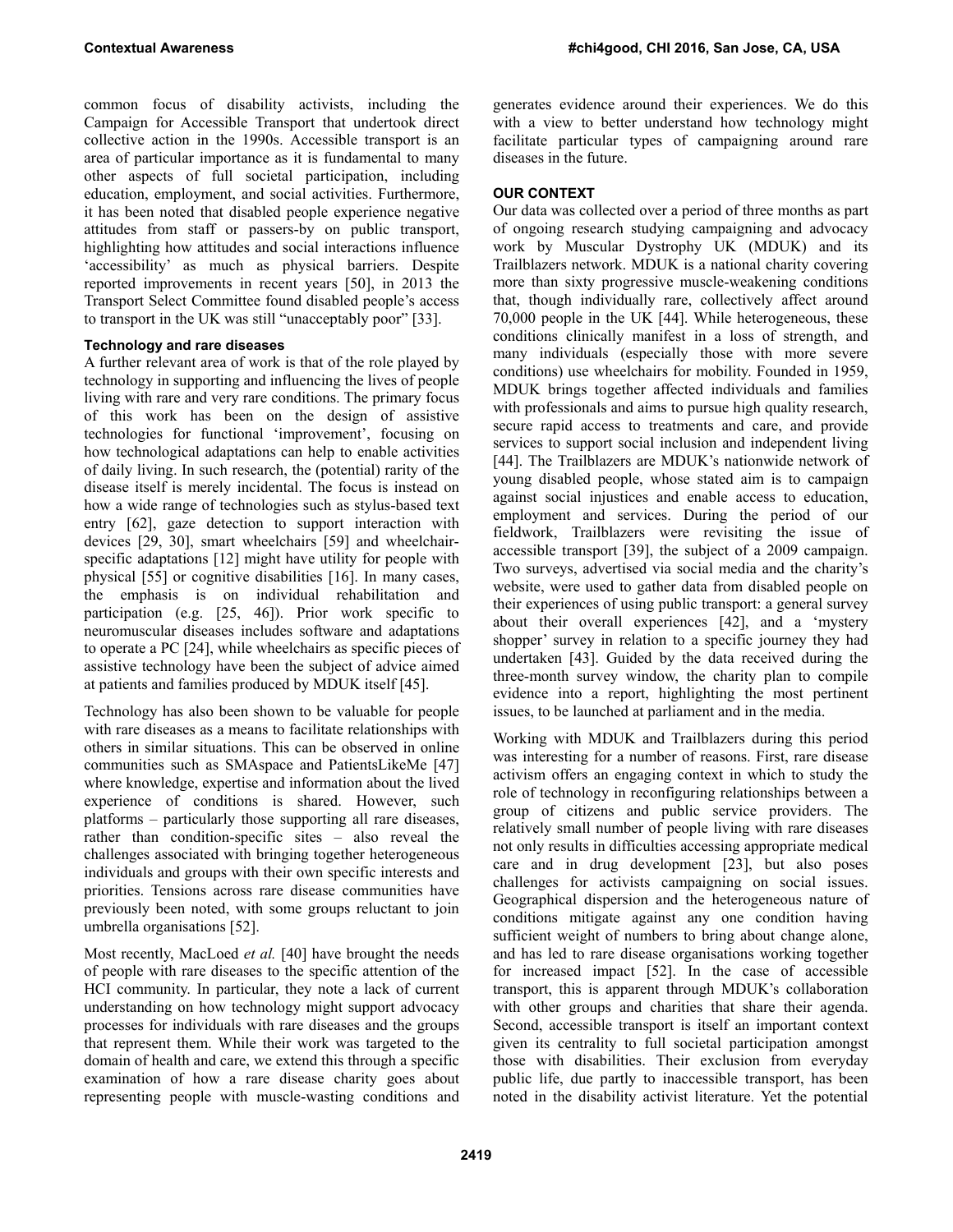role of technology in campaigning on this issue has yet to be investigated.

## **Method**

Fieldwork was undertaken during three separate visits by the lead author (totalling 8 full days) to MDUK between June and August 2015, comprising four broad activities. Initially (i) it included observation at the charity's offices and informal conversations with staff and Trailblazers. This gave us an understanding of the main issues involved in the public transport campaign, how the charity intended to undertake their campaigning work, and how the organisation was structured. Semi-structured interviews (ii) were conducted with nine staff members and volunteers from the organisation. These focused on understandings of evidence and its use in campaigning, the campaign around accessible transport, and the role(s) of technology in helping to evidence current or future campaigns. The third stage (iii) involved accompanying staff and volunteers to the Annual General Meeting of the All Party Parliamentary Group (APPG) for Young Disabled People in Westminster. An APPG is a cross-party group of MPs who share an interest in a particular issue and hold regular meetings on specific themes with invited stakeholders including campaigners, civil servants, and decision makers. This afforded an opportunity to observe the ways in which MDUK and the Trailblazers engaged in conversation and discussion of their campaign in what could be seen as a highly 'legitimate' space for civic action. The fieldwork and interviews at MDUK were supplemented by (iv) travelling on 7 separate journeys (totalling  $\sim$ 10 hours) with 4 wheelchair-using staff members and Trailblazers volunteers around London's public transport system. These journeys involved use of the Underground, Docklands Light Railway, buses, and local trains. Some journeys were incidental, accompanying a Trailblazer or staff member on their commute from MDUK offices to their 'home' station; others were undertaken explicitly for the purposes of data collection for the Trailblazers transport campaign. These journeys provided valuable first-hand observations of issues faced by wheelchair users on public transport, and how evidence was gathered and constructed around these issues.

## **Analysis**

All nine interviews were recorded, transcribed, and anonymised with staff members hereafter denoted by the prefix *SM* and Trailblazers with *TB*. Data also comprised the lead author's field notes, which documented observations and interactions made throughout the fieldwork, including the journeys on public transport. A smartphone was used to note points of interest during journeys, and for photographic and video documentation. Thematic analysis [9] was undertaken, chosen for its flexibility and ability to identify recurrent and meaningful patterns within heterogeneous data. To understand both explicit and underlying issues raised by participants, transcripts were coded by the lead author at the sentence level for semantic and latent meaning. Drawing upon and

integrating insights from observations, tentative themes were identified and clustered. These were reviewed by the other authors, who agreed upon the final themes presented.

## **FINDINGS**

Our analysis of the data resulted in four overarching themes, which are discussed in the following sections.

## **What is felt, articulated and assumed to be evidence**

Although all participants had opinions on evidence, the term itself defied concise definition. It was often regarded as *"what people tell you […] that you can reliably ascertain as truth*" (SM-1), or *"speak[ing] objectively about the facts"* (SM-6). At a superficial level, participants articulated 'evidence' as objective or factual information, conveying 'how a situation really is' as opposed to unsubstantiated hearsay. Although this implicitly suggests a single 'truth', participants also recognised that there may be competing, subjective perspectives on accessibility issues.

Unprompted, most participants distinguished between what they described as 'quantitative' and 'qualitative' evidence. The former was characterised as clinical and detached, the *"cold numbers which you need to show a trend"* (SM-5)*.* Quantitative evidence possessed an intrinsic robustness, *"the concrete facts and stats to have it be accepted as… a valid issue"* (SM-5). Another staff member described the role of statistics in reports and press releases as highlighting the importance of an issue: *"getting people to understand 'ok, these are the big statistics, this is what kind of… gives us a bit of weight towards what we're doing'"* (SM-9).

Given these understandings of quantitative evidence and the perceived importance of statistics and demonstrating trends in their campaigning, staff aimed to maximise the number of responses to the surveys they were running. While acknowledging there was no defined threshold for a 'good' number of participants, one suggested that:

*"Obviously we'd want to get as many people as possible responding… I think if you're able to get… at least into sort of three figures, you're looking at a respectable number that… I think will be taken with… serious consideration by anybody"* (SM-4)*.* 

As this suggests, despite the perceived power of numbers, participants were unable to articulate how much evidence was sufficient, nor precisely why this was the case. Instead they relied on past experience of 'what worked' to help guide their campaigning activities. This implicit elevation of numbers reflects the 'politics of numbers' in rare diseases, a campaigning strategy challenged by a 'politics of singularisation' which argues against the subjugation of individual lived experiences by aggregate statistics [52].

In contrast to 'quantitative evidence', what participants described as 'qualitative evidence' was valued for the ways it brought particular issues to life. Typically, this evidence was individual testimonies: personal stories that conveyed lived experiences. These were seen to be especially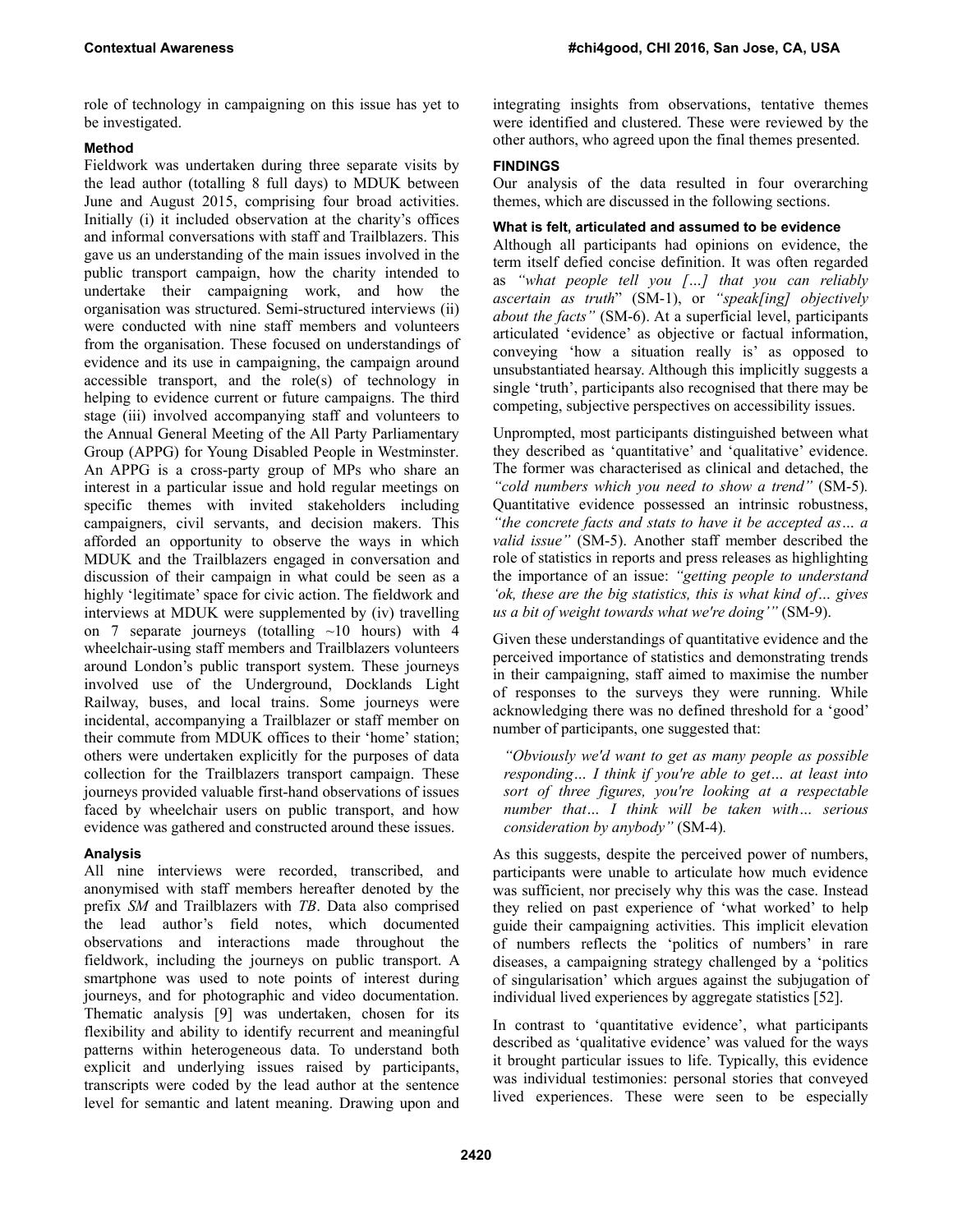valuable in communicating with lay decision makers who, it was felt, otherwise struggled to empathise with the experiences and perspectives of disabled people:

*"[people] who don't have a disability won't necessarily understand what it's like to live with it on a day-to-day basis… politicians say 'ok this is an issue, we have to do something about it' but then when they hear stories and are confronted by families… you get the emotional side of it"* (SM-5).

Although the emotional power of testimony was rooted in its ability to tell personal stories, not all testimonies were helpful for campaigning. Several staff mentioned that while anecdotes could illustrate an issue, photographs or videos strengthened such accounts as they moved away from the realm of the anecdote towards the verifiable:

*"Videos and photos of people… that [is] tangible evidence, rather than it just being people's experiences, it's kind of showing hard evidence with photography or video"* (SM-9)

*"A video or a picture… that makes your case study, your qualitative data so much stronger… Having footage, having video, having images that people can look at, helps to give your qualitative data some strength"* (SM-1)

Visual imagery was clearly privileged as a form of documentation and communication compared to other forms of testimony. It was valued for its ability to demonstrate an injustice or problem to third parties such as decision makers. Visual imagery was also seen to be easily promoted and propagated via social media: *"it can be tweeted out"* and *"becomes not so much anecdotal but… on the record!"* (SM-3). Through such mediums specific issues could be brought not only 'to life' but also brought to a wider public audience.

Given the perceived strengths and weaknesses of different types of evidence, the charity integrated and presented a range of complementary forms of it in support of their aims. This was associated with an understanding that although experiential, case-study led reports and personal testimonies were important, there was a need to balance different forms of evidence in order to broaden from the individual to the collective experience.

#### **Evidencing the experience of public transport**

Primary evidence collection during the Trailblazers' public transport campaign hinged upon two online surveys: a general one on experiences of travelling on public transport; and a second, targeted one asking about the detailed experience of a specific journey. The former captured broad experiences across a range of different transportation types (buses, trains, taxis and underground services). It asked closed and open-ended questions on journey planning, attitudes of staff and passengers, accessibility features of modes of transport, and the personal impact that being unable to travel had on respondents' lives. The second



**Figure 1: Two volunteers using a goods lift at a major London railway station in preference to the passenger lift.** 

survey asked people to articulate in detail a specific journey they had undertaken, reporting when, where and how they experienced this journey, and asking for examples of good and bad practice. The surveys aimed to capture quantitative and qualitative forms of evidence, which would be collated and used to inform the next stages of campaigning.

During the fieldwork, it became evident that by their nature these surveys had limitations in capturing the full experience of public transport. This was highlighted when accompanying Trailblazers on journeys to test out specific accessibility services provided by Transport for London (TfL), the local government organisation responsible for most aspects of London's transport network. They now offer a 'turn up and go' service that aims to provide disabled people with the same flexible, spontaneous access to public transport as non-disabled people. However, we observed a variety of ways in which journeys were still not equal. Some of these were due to ongoing accessibility problems with equipment and vehicles. For example, we observed occasions where participants travelling in pairs had to split up, with the second individual waiting for the next bus, due to each bus only having space to accommodate one wheelchair or pushchair. Elsewhere, participants used a goods lift rather than the designated passenger lift at a major London terminus (Figure 1). The latter deposited users into a busy flow of pedestrian traffic, while the former not only had more space in which to manoeuvre powered wheelchairs, but also took participants directly past the platform assistance office that they would need to go to anyhow.

We also observed a range of social and attitudinal challenges participants faced when conducting their journeys, particularly when travelling by bus. For health and safety reasons, the deployment of bus ramps is accompanied by a loud siren that draws embarrassing and unwanted attention to the presence of a disabled passenger, which could be a distressing experience: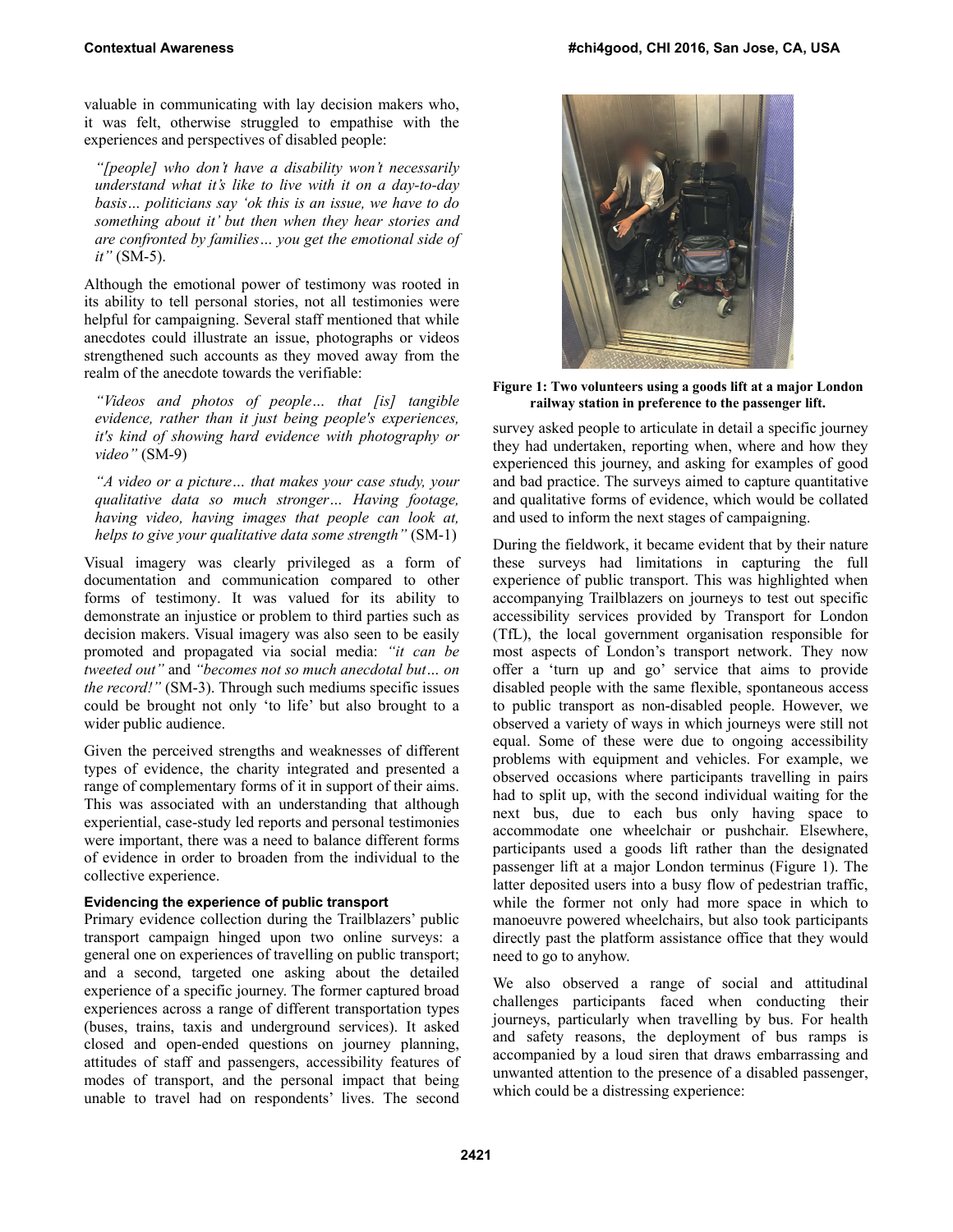*"waiting for the ramp to come out from the bus and it not working properly and it all beeping and… people staring at you"* (SM-2)

We observed this issue on several occasions during our fieldwork. In another instance a driver sternly called down the bus to a participant to reposition their wheelchair for safety reasons, a physical impossibility while the bus was moving. One driver also ignored the wheelchair user and instead interacted with their personal assistant, in a manner perceived to be highly demeaning by both our participant and by fellow passengers who remonstrated with the driver.

Aside from these specific instances, we also noted that participants face myriad everyday challenges accessing public transport. Journeys took considerably longer and were more inconvenient than those of non-disabled people: wheelchair users navigated greater distances and multiple lifts to access underground station platforms; there was a significant amount of waiting around, either for staff and ramps or for vehicles with sufficient space to arrive; they had to position themselves in specific locations to get on and off buses and trains, sometimes in uncovered areas; and there was a lack of flexible and convenient access to amenities that many take for granted such as cafés or toilets. Participants even reported several occasions where pre-arranged ramps had not been provided at their desired disembarkation point, leaving wheelchair users trapped on the train and headed to an unintended destination.

All of these experiences paint a picture of a diverse range of situations that were often hard, or even impossible, to capture, document and express via text-based surveys. In part this was due to their retrospective nature, where feedback was essentially a reflective summary of the journey undertaken. The question of how best to 'capture' or 'document' these issues from a broad range of respondents was thus understood as problematic. Given the aforementioned perceived benefits of visual media as a form of testimonial evidence, it is perhaps unsurprising that many participants suggested film or photography as alternative means of capturing experiences from journeys. At the same time, concerns were raised around personal security and safety. There were fears that such capturing might be *"seen as an aggressive thing to do"* and it was suggested that a less obtrusive method of filming *"would probably be safer"* (SM-2). In addition, due to the physical decline associated with progressive muscle-weakening conditions, quickly producing a camera or phone to capture a situation was recognised as difficult if not impossible.

The issues articulated in this theme highlight the diversity of challenges mitigating against evidencing the experience of public transport. Although there is a desire to generate what is perceived to be authentic evidence around issues of accessible transport, the journeys and processes utilised by the charity for capturing them are acknowledged as possessing significant limitations.

## **Assembling, presenting and articulating evidence**

Our third theme relates to the practices adopted and challenges faced by the charity in assembling different types of evidence to bring about change. Staff described campaigning as a *"constructive dialogue… actually saying 'these are practical things that you can do'"* (SM-9). This implied close engagement with decision makers:

*"at the end of the day we want to… have as much sort of constructive and direct access with… those who are able to change things and make things better"* (SM-4)

The notion of direct access in this context incorporates several Parliamentary activities, including providing the secretariat for the All Party Parliamentary Groups (APPGs) for Young Disabled People and for Muscular Dystrophy. In fulfilling these roles, the charity is able to help set the agenda for the meetings based on issues raised by their constituents. It also affords individual campaigners the chance to attend an APPG and communicate their experiences in person. Such meetings are considered invaluable and effective in bringing stakeholders together and raising awareness:

*"compared to just receiving a letter on A4 paper… people at the top… are sometimes genuinely shocked… they may not necessarily consider disabled people on a daily basis"*  (SM-9).

The charity considers public transport to be a particularly complex area in which to campaign, with this workload shared between several members of staff. This is partly due to the many actors involved in public transport issues, including local and national government bodies, organisations like TfL, and privatised transport operators. Faced with this complexity, the charity adopts a mixed strategy of insider lobbying complemented by public activism. As described by one staff member, *"part of our job is to sort of highlight things … but on the other hand sometimes [a] softly-softly approach works better, of kind of going discreetly to that organisation"* (SM-2). The ability to pursue this approach, while retaining professional working relationships, was considered very important:

*"We operate on an insider lobbying basis, but if we get blocked we're quite prepared to go on the outside track as well and bring media pressure to bear, and to go out in the public domain and argue. [W]e have this ability to sit down face to face and seek solutions and put pressure on, but we know, and it's not […] threatening… it's just a fact, that in addition to that face to face contact, where we are putting an argument, putting facts across, and making a case, if need be we can put in media pressure… [and] the patient voice [to]… show the force of our case in those terms."* (SM-3)

This reformist approach, working within networks of decision makers to apply pressure for change, is characteristic of evidence-based activism. However, it also relies on meeting the expectations of decision makers in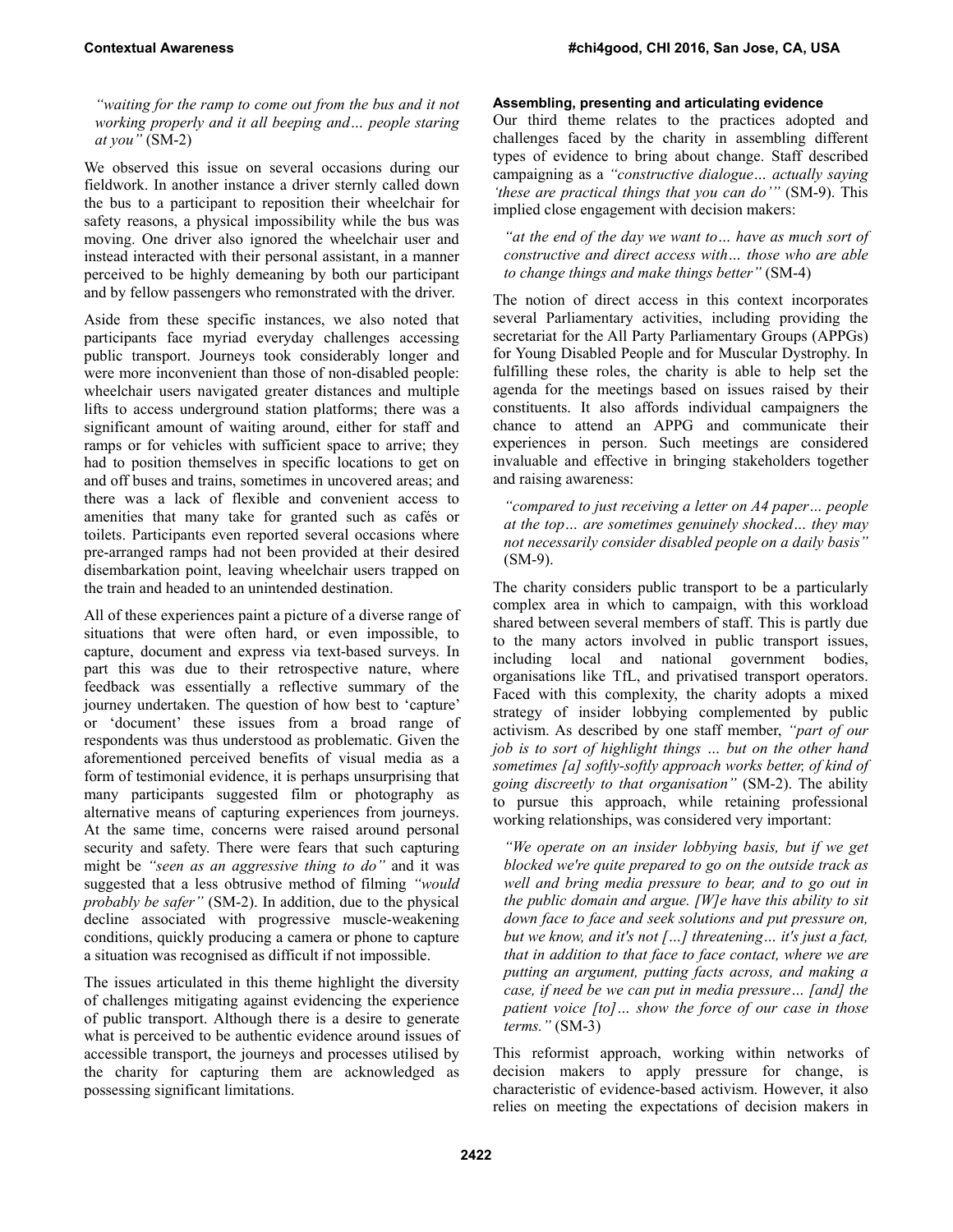terms of evidence, and staff weighed up the respective merits of different forms of evidence when faced with this reality. In particular, they felt that in conversations with policymakers they had to make the economic case for investing in accessible public transport by factoring in the overall cost to society of not implementing changes:

*"if public transport say from my house to my local hospital was more accessible… then I could use public transport and the cost to the NHS [National Health Service] would fall"* (SM-1)

Putting a precise cost on these social benefits was acknowledged as exceedingly difficult if not impossible. Therefore, in some cases they appealed to 'common sense', such as with the continued deployment of portable ramps at Underground stations after the 2012 Olympics:

*"TfL initially said… 'that was just for those weeks'… and [we] said 'if you can do it at the busiest time ever, then there shouldn't necessarily be a reason not to be able to do it now."* (SM-9)

Similar comments about accessibility as an issue that just 'made sense' were voiced by all the wheelchair users on the journeys they undertook, often when confronted by inaccessible equipment or technology such as badly located bus-stop poles (see Figure 2) or non-dropped kerbs.

Following up with decision makers was also regarded as important, with Parliamentary campaigning not an end in itself but a starting point for ongoing engagement:

*"we'd always try to be getting sort of meetings with… the Minister and his or her officials so that we're taking the issue as high up… as we possibly can"* (SM-4)

This also suggests a broader question around the role of evidence in bringing about change. Although regarded as important for opening the door to conversations with decision makers, and valuable in persuading them of the extent and seriousness of a concern, there was also a recognition that evidence alone may be insufficient to bring about change. As one participant put it:

*"It might be less about… the evidence and more about the individuals who are involved in terms of pursuing… those people that we've met and badgering them and… keeping on them… to work with us to fix some of the problems we've identified… as opposed to 'this type of evidence was better or stronger.'"* (SM-6)

While evidence is believed to be important, it thus works alongside the charity's insider lobbying strategy. Should novel forms of evidence be employed by the charity for campaigning, this may suggest that they might best function as a way of enabling these conversations. As such, it also highlights the critical importance of the broader political context in which evidence operates.

#### **Scarcity of evidence**

As with many other rare diseases, a significant challenge to any sort of campaigning is posed by the rarity of muscle



**Figure 2: A bus ramp obstructed by street furniture, which would not support the weight of a powered wheelchair. After able-bodied passengers disembarked, the bus moved forward and redeployed the ramp before our participant could get off.**

wasting conditions. One staff member noted that a problem for the charity in influencing a range of policies, unlike in campaigns associated with more common conditions, is that *"the evidence base is often weak"* (SM-3). Although this consequence of rarity is perhaps most clearly manifested in health issues, such as delayed diagnosis and lack of specialist care [23], it also has implications for the evidence base when campaigning around social issues. Several staff mentioned that Trailblazers' specific focus on young people might further narrow the constituency of actors engaged in campaigning, and that this could, at least potentially, lead to difficulties when bringing their cause to decision makers:

*"[if someone said] 'you only had a hundred young people take part in this survey so that's not really a huge issue'… that's one of the issues that we've had" (SM-6).* 

In addition, the physical limitations caused by neuromuscular conditions can make it difficult to contribute to campaigning. Staff acknowledged that this could be particularly problematic for this population, for whom even taking the journey itself could be both physically and emotionally draining. Subsequently reliving this experience to provide rich and detailed feedback, even with the goal of improving the situation in the future, *"can seem like a massive task"*, particularly if they require the help of a carer to fill in a survey (SM-9). This reliance on others could also be disempowering when attempting to capture evidence 'on the go': one participant noted the necessity for their personal assistant to help them use their phone to document an issue, commenting that those with the condition will eventually *"reach a stage where they would be like 'oh, we can't do that [anymore]… it's just another… thing to add to our list' [of things we cannot do]"* (TB-7).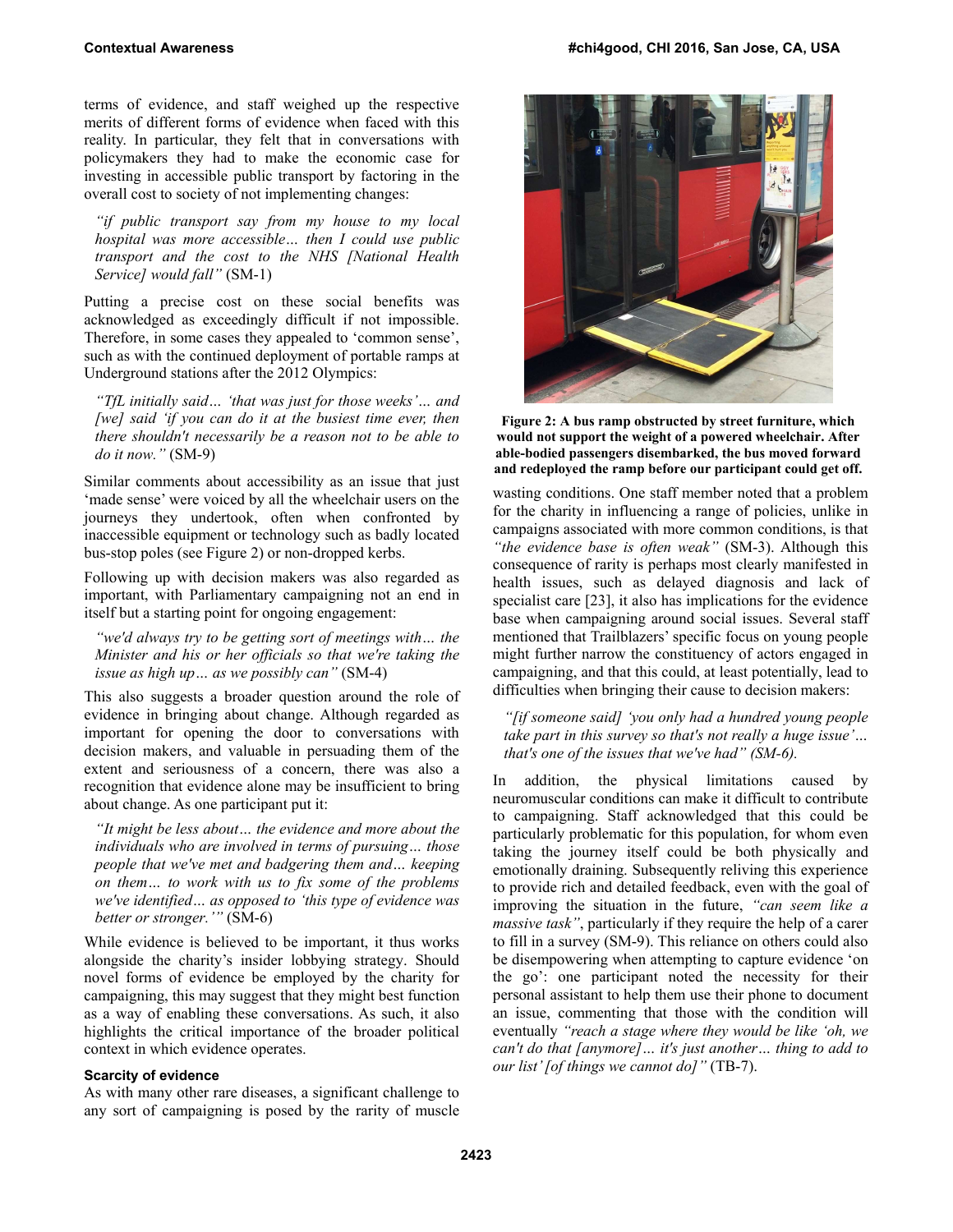A further challenge around scarcity for this campaign was associated with the emotional legacy caused by bad experiences on public transport. While none of our participants described experiences that were so detrimental that they would no longer travel, one did relate that they generally avoided bus travel based on a prior incident. Throughout the course of our fieldwork, staff members and Trailblazers recounted stories of other people for whom a negative experience while travelling had resulted in a deeply adverse impact on their life. Although such stories would offer substantial testimonial evidence for the campaign, it was acknowledged that the emotional burden of such experiences means they rarely get shared:

 *"A lot of people are quite private, especially after they've gone through a huge battle. They're not amazingly keen to have their names out there…and it's particularly difficult with the more useful case studies. So the more emotional the story is, the harder it is"* (SM-5)

The challenges posed by the scarcity of evidence, stemming from both the rarity of neuromuscular conditions and from the emotional and physical barriers to capturing experiences, highlight the difficulties faced by MDUK in collecting evidence for their campaigns. There is an inherent tension here between bridging the different forms of evidence that were perceived as valuable – that of numbers and of testimony – when numbers are hard to achieve and the most powerful testimonies may be from those who are least willing to speak. Perhaps because of this, it is not surprising that we observed the primary role of data and evidence to be helping to structure and facilitate conversations with policymakers, rather than to make authoritative claims on their own.

## **DISCUSSION**

Our findings highlight the ways in which staff and volunteers at a national neuromuscular charity understand the concept of evidence, and their practices in assembling evidence around a campaign for accessible public transport. They face complex challenges and responsibilities in 'translating' evidence for policymakers. While crucial to the campaigning work they undertake, evidence was an amorphous concept that was often difficult to define. The specificities of rare diseases meant that the pressure to play a 'numbers game' was at odds with the reality of the population on whose behalf they campaign. Similarly, although journeying offers a rich set of experiences that could be harnessed to report on and evidence of a range of accessibility issues, current practices of capture – and the challenges to participating in this activity in the first place – can impede this. In spite of this, staff assemble such evidence in ways that attract the attention of the decision makers with whom they engage, and are mindful of these stakeholders' expectations or requirements.

The perceived value of experiential evidence, as highlighted by prior work on evidence-based activism [51], was clearly articulated by charity staff and volunteers. Although such

evidence is an emotional hook that attracts the attention and empathy of policymakers, it simultaneously serves to reframe issues: from transport policy or service delivery to the lived, human experience of the difficulties faced by disabled people around accessible transport. In doing so, the activities of the charity appear to continue the tradition of evidence-based work by neuromuscular patient organisations in the 'problematization' of particular issues of concern and in the accumulation of knowledge [10]. It also has much in common with the reformist-based approach to policy change of evidence-based activism [51].

Yet friction also emerged between different types of 'evidence' as they were conceptualised at the charity. In particular, staff expressed a need to balance narrative, experiential 'qualitative' evidence with 'quantitative' evidence in order to achieve their goals. The latter was perceived as necessary to justify the need for systemic change to policymakers, and was often framed in economic terms. This serves to emphasise how charities like MDUK have to work to fit the evidence they generate into a broader policy framework of what is considered 'valid' and actionable. In the cases we saw, issues were often expressed as a cost-benefit or affordability issue. With this often came a further level of framing and distilling of evidence to the audience being lobbied and the specific objectives that the charity seeks to achieve. As one participant explained:

*"we sometimes talk about policy-based evidencemaking… we may have an objective we're keen to achieve… And we'll look for the published evidence that would make the case, and if there isn't any there, then we'll look to generate [evidence on that issue]" (SM-3)* 

These factors in turn call into question the extent to which the charity is able to successfully reframe what constitutes 'valid' knowledge, following in the tradition of evidencebased activism. Indeed, MDUK may be constrained by existing understandings of what is considered 'valid' evidence by both policymakers and activists themselves. Our research also highlights that evidence, and the technologies used to capture and represent it, do not exist in a depoliticised vacuum. Rather they operate within a much broader context of personal and organisational relationships, policies, and understandings of the issues at stake. Previous work has emphasised that HCI must engage with the political and social contexts within which it operates [17, 20]. In doing so, it will be better placed to build tools that, in bridging the gap between awarenessraising activism and hierarchical governance structures, may bring about societal change [26]. HCI should therefore consider engagement in a range of diverse areas, including the processes of lobbying, whether different audiences for and potential beneficiaries of evidence might be identified, and how people might be supported with new ways to interpret and interrogate evidence itself.

These findings raise a number of implications for the ways we might envisage technologies being used in disability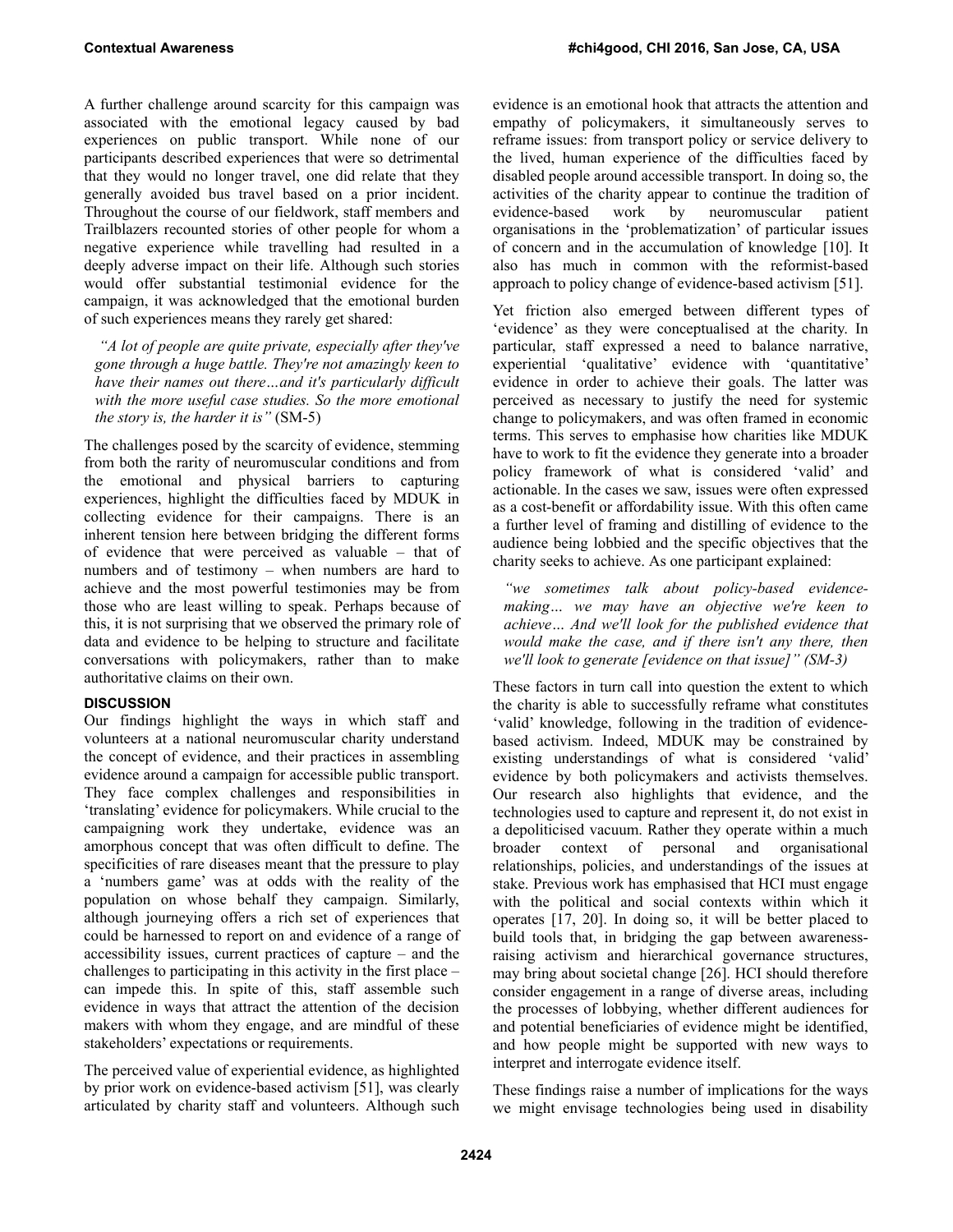activist practices and campaigns, as well as for activism and campaigning work more broadly. They open up opportunities to explore new tools for evidence collection that may empower people with muscle wasting conditions to capture more nuance, detail, and richness around their experiences. However, our findings also highlight potential barriers for the successful appropriation of new systems – both for those capturing and evidencing their experiences, and for those using these data to campaign and advocate for change. We discuss these issues in the following sections.

## **Designing for the politics of mobility**

In the following section we highlight the implications of our findings for how we as a research community might design for the politics of mobility.

## *Tools for rendering the inaccessible visible*

It was clear from our findings that accessibility is a highly complex topic, and that inaccessibility can at times be challenging or even impossible to express. Through the course of our study we noted how participants experienced not just a range of physical accessibility barriers, but also social, organisational, and attitudinal issues that made transport inaccessible. Each raises different implications for the design of digital tools that might capture, represent, and render visible the inaccessible.

The emphasis on representing the experiential aspects of inaccessible transport suggests an assumption that issues of accessibility can be captured and conveyed to others via visual media such as photographs or videos. This may be true in certain circumstances. Like cycling activists [e.g. 2, 7] we could imagine near-futures where Trailblazers journeyed with GoPros or other video surveillance and lifelogging equipment attached to their wheelchairs so as to capture instances of malfunctioning ramps or rude members of staff. Equipment could be further configured to only capture events prior to a specific button press, to alleviate re-watching extensive video footage or reviewing large numbers of images. Alternatively, we might provide a retrospective annotation tool to enable rapid editing and narration after a journey is completed. However, there are reasons to be cautious about the value of such approaches. There was a reticence amongst our participants to draw further attention to themselves – and being seen to engage in surveillance may increase fears of encountering duress. Furthermore, in light of our participants' experiences, it would be unfair to expect people to undertake laborious retrospective data editing.

An alternative approach might be to design hidden tools that offer alternative ways of capturing issues of access. GPS data enables the logging of 'dwell time' in locations, the routes people have to take, significant deviations to journeys that occur, and the length of travel time. Accelerometer and gyroscope data can capture the quality of the surfaces travelled upon, the amount of manoeuvring that takes place, and periods when people can't move [38]. Furthermore, simple physical buttons and switches attached

to wheelchairs might be used to discreetly report felt experiences of negativity and exclusion. Each of these raise new issues for how technically complex data might be presented to lay people and policymakers, as well as challenges for the interpretation of reported experiences. Yet they offer rich ground for rendering the inaccessible visible to audiences, without burdening wheelchair users with written reports or recounting through testimony.

## *Facilitating evidence-based activist conversations*

During our fieldwork it was notable that specific forms of evidence were framed and represented in particular ways by the charity, often in order to facilitate conversations with policymakers around the issue of accessible transport. While we read of 'big data' and digital datasets as offering simple answers to complicated problems [56], evidence as it was constructed and communicated here was not an objective and unbiased representation of the world. Data, and the articulation and capturing of personal testimonies as evidence, did not itself offer an answer to the messy complexities of decision making.

Instead, evidence was collected, framed, talked around and positioned with a deep consideration of its intended audience. There is a need for evidence to *speak directly* to its intended audience in their own language, and fit within accepted parameters of validity, which in turn constrains the forms of evidence that are collected and represented. If evidence must conform to policymakers' existing conceptions of 'qualitative' (people's narratives) and 'quantitative' (economically justified), then campaigners may be unwilling to adopt some of the novel technologies above that might radically reimagine evidence. This implies that technology may serve only to perpetuate existing conceptions of evidence – for example by making it easier to create experiential videos that support particular narratives and facilitate existing conversations – rather than challenge current understandings and provoke new ideas of what evidence might look like. Yet we might also design ways for policymakers to understand the intrinsic value of hitherto marginalised forms of evidence. Rich multimedia reports might help campaigners to articulate links between the social and economic benefits of accessible transport, explicitly highlighting the interconnectedness between experiential and aggregate 'data' and 'evidence'. These may begin to address the challenge of going beyond evidence itself and bringing about political change.

## *Triangulating experiential evidence*

The complexity of interactions during journeys on public transport was evident during our fieldwork. In addition to technological factors such as buses, trains and lifts, Trailblazers interacted with their personal assistants (where present), members of transport staff, and other passengers. Design that is mindful of these diverse actors, and their unique perspectives on issues of accessible transport, is important and may open up interesting possibilities for evidence and campaigning. We noted that it was often our third-person perspective as researchers that highlighted the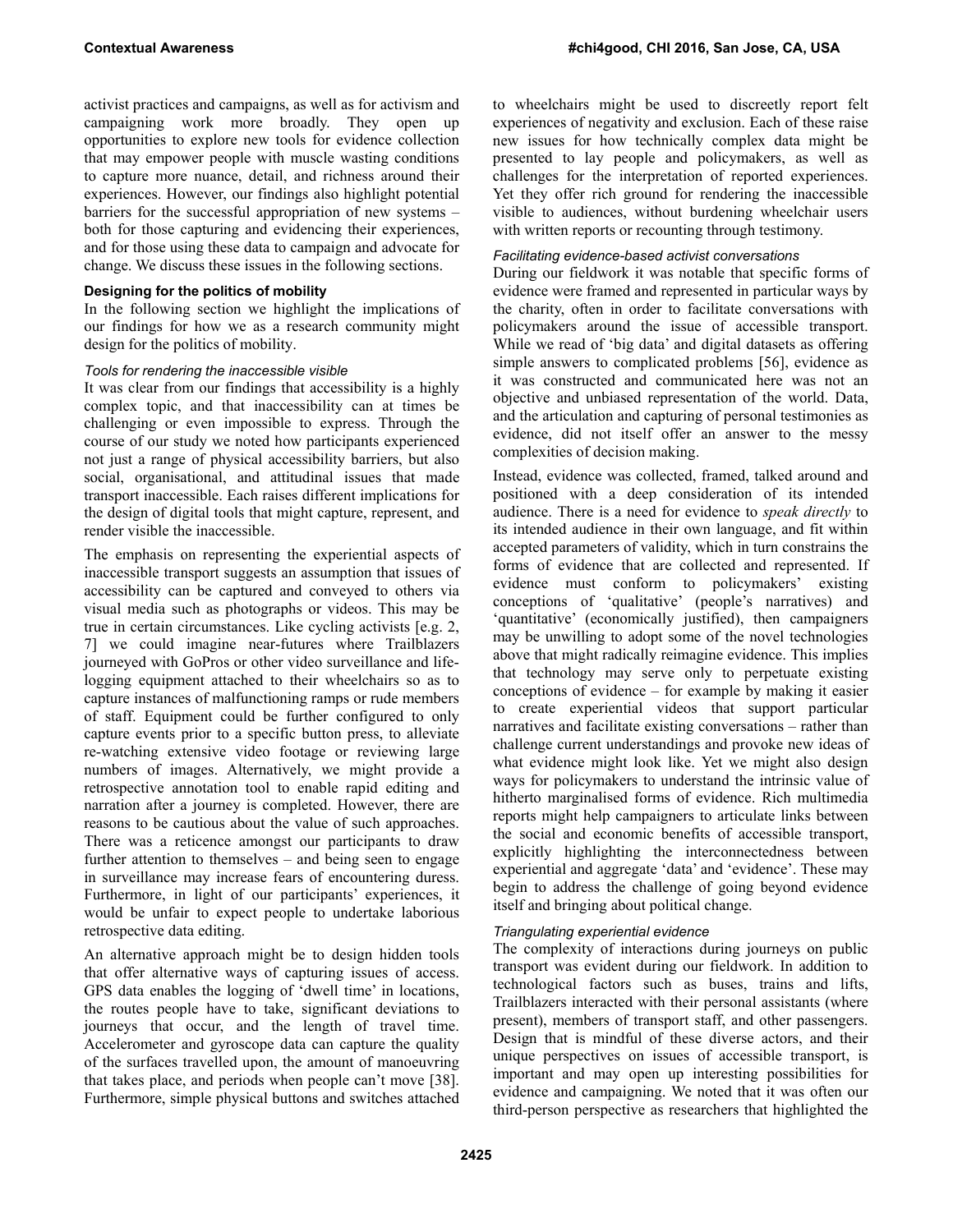sheer lunacy of some issues of accessibility: for example, we observed interactions between the Trailblazers and failing technologies or third parties from a vantage point that afforded us a clear view of what was going wrong. At times like these, it may not be possible for an individual to articulate precisely what an issue is; at other times, a firstperson perspective does little to communicate to others the scale of the issue at hand. A third person perspective allows others to ask 'my experience is like this, why isn't theirs?'. These 'other' perspectives are distinct from that of the Trailblazer, and although they should not be privileged over their lived experience, they may prove invaluable for 'triangulating' the complexities of different experiences around accessible transport.

Indeed, this may be essential for evidence that is used for structuring conversations with policymakers: one might imagine how third-party testimonies could strengthen the personal accounts of issues of transport inaccessibility. This could open up a design space for ways of facilitating collaboration between campaigners and other passengers or citizens as co-activists. One might imagine technologies such as social media enabling the participation of 'thirdperson activists': rather than creating evidencing tools for an individual, we might design tools to enable collaboration with co-travellers who could collect data or provide testimony on behalf of that individual. Such technologies, designed to enable activists to align their interests with other actors, might even be used to bridge different scales of geography and governance [20]. Alongside co-located 'crowdsourcing' as described above, social media could also be better harnessed to provide global perspectives and tools for best-practice sharing on local problems. In other words, it might provide a means for navigating the issues of dispersion and small numbers of concerned individuals by harnessing the will and experiences of people facing similar accessible transport issues across diverse geographic and cultural contexts. However, we acknowledge an inherent tension in designing such tools, as our data suggest that the 'constructive' feedback valued by decision makers was specific, geographically localised, and directly actionable.

## *Adaptability and configurability*

Finally, our work emphasises the importance of designing technologies that are adaptable and configurable, which has several implications in the context of activism around accessible transport. Technologies in this space must address both the immediate priorities and capabilities of those undertaking evidence gathering and construction. For example, when discussing the value of video recording with Trailblazers as a way they might generate evidence, they suggested other uses including enabling them to take photos throughout their daily lives, and recording university lectures for later recall. This suggests we need to ensure that tools for evidence collection are also tools that fit within the aspirations and routines of individuals' everyday lives. Tools used for activism might be the very same tools used when socialising, playing and learning.

Additionally, particularly apparent from working with MDUK was the diverse physical capabilities of those living with progressive, heterogeneous neuromuscular conditions. This emphasises the critical importance of flexible and sensitive design in both hardware and software, as noted in previous work on chair-mounted technologies [12]. Designing technologies for use by this population thus requires attending to the specificities of individual needs and preferences. Adaptability of tools is also important in progressive conditions where specific physical capabilities are lost. The forms of evidence that are most appropriate for any given cause, and that people are able and willing to collect given their own circumstances and individual preferences, will inevitably be heterogeneous. Some may be unable, for example, to supply video based data but might feel comfortable contributing GPS tracks or a testimony. We need to be able to appreciate many different forms of evidence: vocalised, implicitly collected, numeric and experiential, and think not only about the tools which could collect these, but also how they might work together in combination to support specific goals. Although this is challenging, we suggest that an incremental, user-led development of tools is likely to yield more productive results than a one-off engagement.

# **CONCLUSION**

This paper investigated the ways in which staff and volunteers at a national rare disease charity conceive of evidence and assemble it in specific forms around the issue of accessible public transport. While conceptions of what evidence was and its value were diverse and disparate, there was a great emphasis on the significance of experiential knowledge and a realisation that evidence is consciously framed to speak to specific audiences. Our study raises a range of important considerations for how the HCI community and designers might conceptualise how new forms of evidence are generated through digital systems and tools. We have suggested a number of directions for future work to support the politics of mobility, appreciating the heterogeneity of motivations, skills and abilities of those who engage in such campaigns and the collaborative nature of this activity. Furthermore, we have signalled how while there is an ambition to undertake evidence-based activism, primarily there is a practical need to fit evidence to existing frameworks as understood by decision makers.

## **ACKNOWLEDGEMENTS**

We would like to thank all volunteers and staff members at MDUK who participated in this research, which was funded through the EPSRC Centre for Doctoral Training in Digital Civics (EP/L016176/1). Data supporting this publication is not openly available due to ethical considerations. Access may be possible under appropriate agreement. Additional metadata record at 10.17634/154300-2. Please contact Newcastle Research Data Service at rdm@ncl.ac.uk for further information or access requests.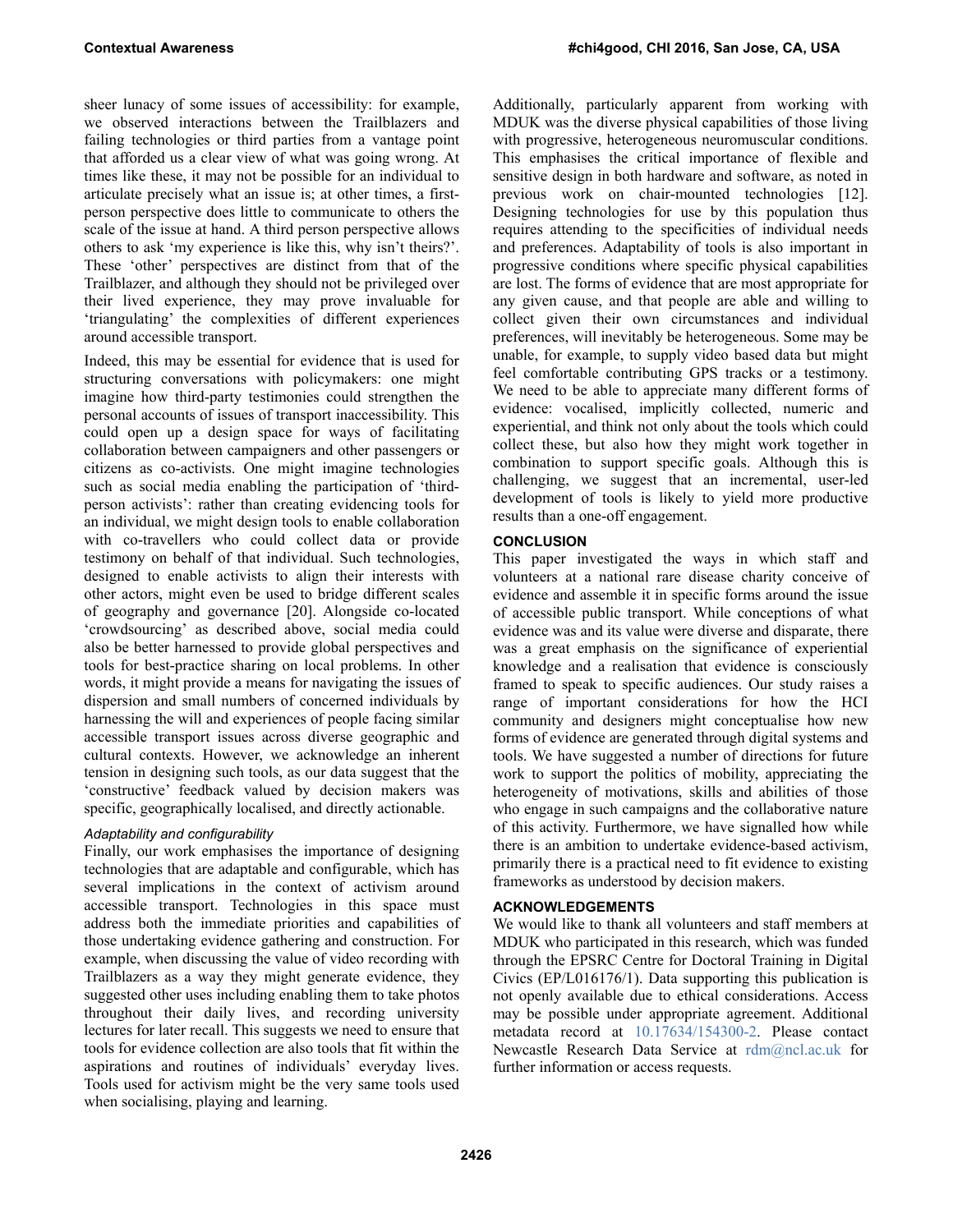## **REFERENCES**

- 1. Madeleine Akrich, Máire Leane, Celia Roberts and João Arriscado Nunes. 2014. Practising childbirth activism: A politics of evidence. *BioSocieties* 9, 2: 129-152.
- 2. Dan Aldridge-Neil, Helmet cameras capture bad driving. BBC News Website ( $1<sup>st</sup>$  February 2011). Retrieved  $19<sup>th</sup>$  August 2015 from http://www.bbc.co.uk/news/uk-12334486
- 3. Paul M. Aoki, R. J. Honicky, Alan Mainwaring, Chris Myers, Eric Paulos, Sushmita Subramanian, and Allison Woodruff. 2009. A vehicle for research: using street sweepers to explore the landscape of environmental community action. In *Proceedings of the SIGCHI Conference on Human Factors in Computing Systems (CHI '09)*. ACM, New York, NY, USA, 375-384. http://dx.doi.org/10.1145/1518701.1518762
- 4. Mariam Asad and Christopher A. Le Dantec. 2015. Illegitimate Civic Participation: Supporting Community Activists on the Ground. In *Proceedings of the 18th ACM Conference on Computer Supported Cooperative Work & Social Computing (CSCW '15)*. ACM, New York, NY, USA, 1694-1703. http://dx.doi.org/10.1145/2675133.2675156
- 5. Ségolène Aymé, Anna Kole, Stephen Groft. 2008. Empowerment of patients: lessons from the rare diseases community. *The Lancet* 371 2048-2051.
- 6. Madeline Balaam, Rob Comber, Ed Jenkins, Selina Sutton, and Andrew Garbett. 2015. FeedFinder: A Location-Mapping Mobile Application for Breastfeeding Women. In *Proceedings of the 33rd Annual ACM Conference on Human Factors in Computing Systems (CHI '15).* ACM, New York, NY, USA, 1709-1718. http://dx.doi.org/10.1145/2702123.2702328
- 7. BBC News. 2014. Essex cyclist with helmet camera 'reported 60 motorist offenders'. BBC News Website (7th October 2014). Retrieved  $19<sup>th</sup>$  August 2015 from http://www.bbc.co.uk/news/uk-england-essex-29505994
- 8. Erling Björgvinsson, Pelle Ehn, and Per-Anders Hillgren. 2010. Participatory design and "democratizing innovation". In *Proceedings of the 11th Biennial Participatory Design Conference (PDC '10).* ACM, New York, NY, USA, 41-50. http://dx.doi.org/10.1145/1900441.1900448
- 9. Virginia Braun and Victoria Clarke. 2006. Using thematic analysis in psychology. *Qualitative Research in Psychology* 3, 2: 77-101
- 10. Michel Callon and Vololona Rabeharisoa. 2008. The Growing Engagement of Emergent Concerned Groups in Political and Economic Life: Lessons from the French Association of Neuromuscular Disease Patients. *Science, Technology & Human Values* 33, 2: 230-261.
- 11. Carlos Cardonha, Diego Gallo, Priscilla Avegliano, Ricardo Herrmann, Fernando Koch, and Sergio Borger. 2013. A crowdsourcing platform for the construction of accessibility maps. In *Proceedings of the 10th International Cross-Disciplinary Conference on Web Accessibility (W4A '13)*. ACM, New York, NY, USA, Article 26. http://dx.doi.org/10.1145/2461121.2461129
- 12. Patrick Carrington, Amy Hurst, and Shaun K. Kane. 2014. Wearables and chairables: inclusive design of mobile input and output techniques for power wheelchair users. In

*Proceedings of the 32nd annual ACM conference on Human factors in computing systems (CHI '14)*. ACM, New York, NY, USA, 3103-3112. http://dx.doi.org/10.1145/2556288.2557237

- 13.Jaime Cascio. 2005. The Rise of the Participatory Panopticon. WorldChanging (4<sup>th</sup> May 2005). Retrieved 19<sup>th</sup> August 2015 from http://www.worldchanging.com/archives/002651.html
- 14. Clara Crivellaro, Rob Comber, John Bowers, Peter C. Wright, and Patrick Olivier. 2014. A pool of dreams: facebook, politics and the emergence of a social movement. In *Proceedings of the 32nd annual ACM conference on Human factors in computing systems (CHI '14)*. ACM, New York, NY, USA, 3573-3582. http://dx.doi.org/10.1145/2556288.2557100
- 15. Clara Crivellaro, Rob Comber, Martyn Dade-Robertson, Simon J. Bowen, Peter C. Wright, and Patrick Olivier. 2015. Contesting the City: Enacting the Political Through Digitally Supported Urban Walks. In *Proceedings of the 33rd Annual ACM Conference on Human Factors in Computing Systems (CHI '15).* ACM, New York, NY, USA, 2853-2862. http://dx.doi.org/10.1145/2702123.2702176
- 16. Melissa Dawe. 2006. Desperately seeking simplicity: how young adults with cognitive disabilities and their families adopt assistive technologies. In *Proceedings of the SIGCHI Conference on Human Factors in Computing Systems (CHI '06)*. ACM, New York, NY, USA, 1143-1152. http://dx.doi.org/10.1145/1124772.1124943
- 17. Carl DiSalvo, Ann Light, Tad Hirsch, Christopher A. Le Dantec, Elizabeth Goodman, and Katie Hill. 2010. HCI, communities and politics. In *CHI '10 Extended Abstracts on Human Factors in Computing Systems (CHI EA '10)*. ACM, New York, NY, USA, 3151-3154. http://dx.doi.org/10.1145/1753846.1753940
- 18. Carl DiSalvo, Jonathan Lukens, Thomas Lodato, Tom Jenkins, and Tanyoung Kim. 2014. Making public things: how HCI design can express matters of concern. In *Proceedings of the SIGCHI Conference on Human Factors in Computing Systems (CHI '14)*. ACM, New York, NY, USA, 2397-2406. http://dx.doi.org/10.1145/2556288.2557359
- 19. Audubon Dougherty. 2011. Live-streaming mobile video: production as civic engagement. In *Proceedings of the 13th International Conference on Human Computer Interaction with Mobile Devices and Services (MobileHCI '11)*. ACM, New York, NY, USA, 425-434. http://dx.doi.org/10.1145/2037373.2037437
- 20. Paul Dourish. 2010. HCI and environmental sustainability: the politics of design and the design of politics. In *Proceedings of the 8th ACM Conference on Designing Interactive Systems (DIS '10)*. ACM, New York, NY, USA, 1-10. http://dx.doi.org/10.1145/1858171.1858173
- 21. Prabal Dutta, Paul M. Aoki, Neil Kumar, Alan Mainwaring, Chris Myers, Wesley Willett, and Allison Woodruff. 2009. Common Sense: participatory urban sensing using a network of handheld air quality monitors. In *Proceedings of the 7th ACM Conference on Embedded Networked Sensor Systems (SenSys '09)*. ACM, New York, NY, USA, 349-350. http://dx.doi.org/10.1145/1644038.1644095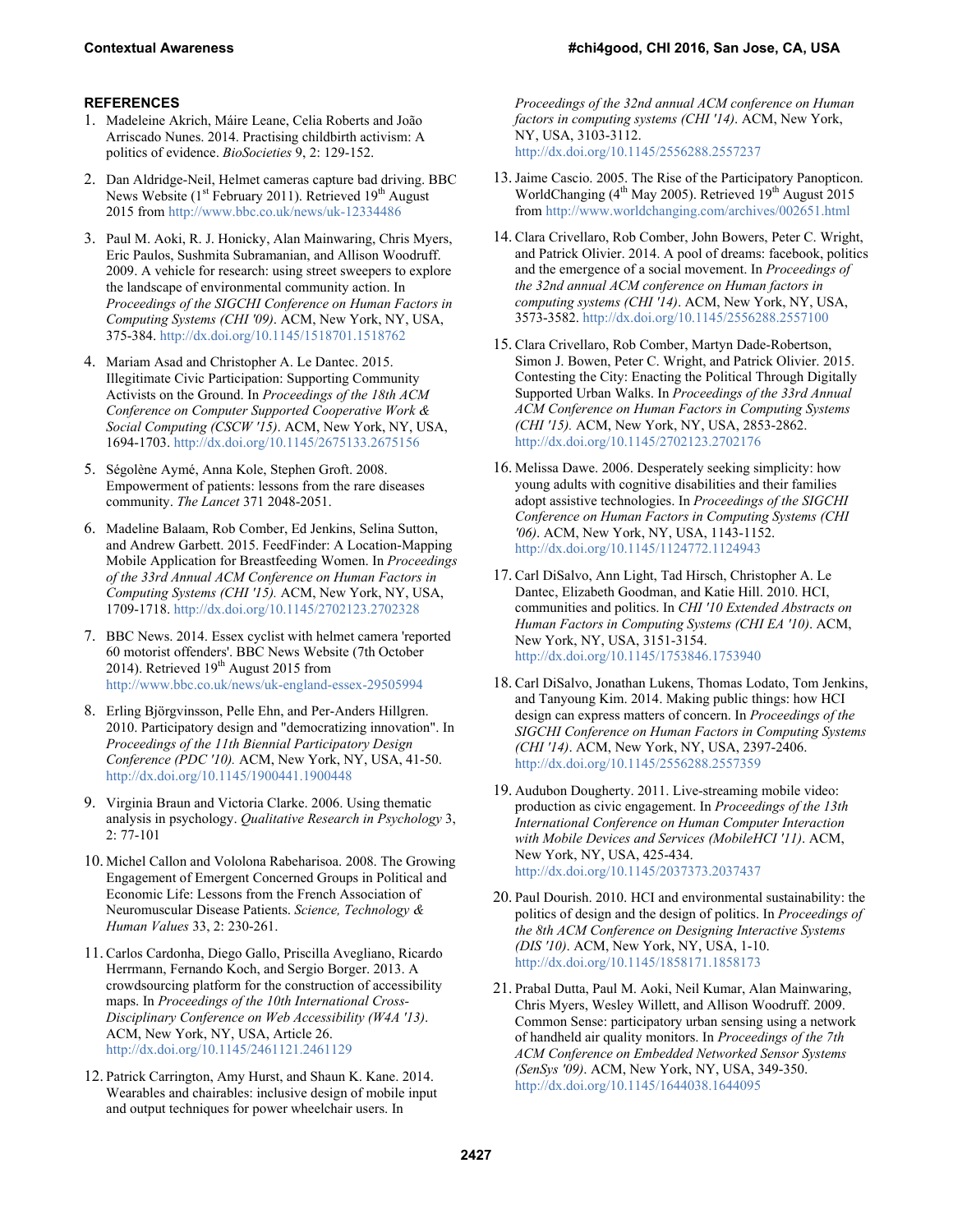- 22. Steven Epstein. 1995. The Construction of Lay Expertise: AIDS Activism and the Forging of Credibility in the Reform of Clinical Trials. *Science, Technology & Human Values* 20, 4: 408-437.
- 23. European Commission. 2008. COM(2008) 679 Final: Communication from the Commission to the European Parliament, the Council, the European Economic and Social Committee and the Committee of the Regions on Rare Diseases: Europe's Challenges. Retrieved 19<sup>th</sup> August 2015 from

http://ec.europa.eu/health/ph\_threats/non\_com/docs/rare\_com \_en.pdf

- 24. Torsten Felzer and Stephan Rinderknecht. 2015. Experiences of Someone with a Neuromuscular Disease in Operating a PC (and Ways to Successfully Overcome Challenges). *ACM Trans. Access. Comput.* 6, 2, Article 4 (March 2015), 18 pages. http://dx.doi.org/10.1145/2700436
- 25. Eletha Flores, Gabriel Tobon, Ettore Cavallaro, Francesca I. Cavallaro, Joel C. Perry, and Thierry Keller. 2008. Improving patient motivation in game development for motor deficit rehabilitation. In *Proceedings of the 2008 International Conference on Advances in Computer Entertainment Technology (ACE '08)*. ACM, New York, NY, USA, 381-384. http://dx.doi.org/10.1145/1501750.1501839
- 26. Marcus Foth, Leonardo Parra Agudelo, and Robin Palleis. 2013. Digital soapboxes: towards an interaction design agenda for situated civic innovation. In *Proceedings of the 2013 ACM conference on Pervasive and ubiquitous computing adjunct publication (UbiComp '13 Adjunct)*. ACM, New York, NY, USA, 725-728. http://dx.doi.org/10.1145/2494091.2495995
- 27. Marcus Foth, Tommi Heikkinen, Johanna Ylipulli, Anna Luusua, Christine Satchell, and Timo Ojala. 2014. UbiOpticon: Participatory Sousveillance with Urban Screens and Mobile Phone Cameras. In *Proceedings of The International Symposium on Pervasive Displays (PerDis '14)*. ACM, New York, NY, USA, Pages 56. http://dx.doi.org/10.1145/2611009.2611034
- 28. Andrew Thomas Garbett, Rob Comber, Paul Egglestone, Maxine Glancy, and Patrick Olivier. 2014. Finding "real people": trust and diversity in the interface between professional and citizen journalists. In *Proceedings of the 32nd annual ACM conference on Human factors in computing systems (CHI '14)*. ACM, New York, NY, USA, 3015-3024. http://dx.doi.org/10.1145/2556288.2557114
- 29. Dan Witzner Hansen, Henrik H. T. Skovsgaard, John Paulin Hansen, and Emilie Møllenbach. 2008. Noise tolerant selection by gaze-controlled pan and zoom in 3D. In *Proceedings of the 2008 symposium on Eye tracking research & applications (ETRA '08)*. ACM, New York, NY, USA, 205- 212. http://dx.doi.org/10.1145/1344471.1344521
- 30.John Paulin Hansen, Kristian Tørning, Anders Sewerin Johansen, Kenji Itoh, and Hirotaka Aoki. 2004. Gaze typing compared with input by head and hand. In *Proceedings of the 2004 symposium on Eye tracking research & applications (ETRA '04)*. ACM, New York, NY, USA, 131-138. http://dx.doi.org/10.1145/968363.968389
- 31.Jeanne Hayes and Elizabeth "Lisa" M. Hannold (2007). The road to empowerment: a historical perspective on the medicalization of disability. *Journal of Health and Human Services Administration* 30, 3: 352-377
- 32. Libby Hemphill and Andrew J. Roback. 2014. Tweet acts: how constituents lobby congress via Twitter. In *Proceedings of the 17th ACM conference on Computer supported cooperative work & social computing (CSCW '14)*. ACM, New York, NY, USA, 1200-1210. http://dx.doi.org/10.1145/2531602.2531735
- 33. House of Commons Transport Select Committee. 2013. Access to transport for disabled people still unacceptably poor. UK Parliament Website (17<sup>th</sup> September 2003). Retrieved 19<sup>th</sup> August 2015 from http://www.parliament.uk/business/committees/committees-az/commons-select/transport-committee/news/disabled-report- substantive/
- 34. Rob Kitchin. 1998. 'Out of Place', 'Knowing One's Place': Space, power and the exclusion of disabled people. *Disability & Society* 13, 3: 343-356
- 35. Lisa Koeman, Vaiva Kalnikaité, and Yvonne Rogers. 2015. "Everyone Is Talking about It!": A Distributed Approach to Urban Voting Technology and Visualisations. In *Proceedings of the 33rd Annual ACM Conference on Human Factors in Computing Systems (CHI '15)*. ACM, New York, NY, USA, 3127-3136. http://dx.doi.org/10.1145/2702123.2702263
- 36. Mark A. M. Kramer, Erika Reponen, and Marianna Obrist. 2008. MobiMundi: exploring the impact of user-generated mobile content -- the participatory panopticon. In *Proceedings of the 10th international conference on Human computer interaction with mobile devices and services (MobileHCI '08)*. ACM, New York, NY, USA, 575-577. http://dx.doi.org/10.1145/1409240.1409355
- 37. Stacey Kuznetsov and Eric Paulos. 2010. Participatory sensing in public spaces: activating urban surfaces with sensor probes. In *Proceedings of the 8th ACM Conference on Designing Interactive Systems (DIS '10).* ACM, New York, NY, USA, 21-30. http://dx.doi.org/10.1145/1858171.1858175
- 38. Christopher A. Le Dantec, Mariam Asad, Aditi Misra, and Kari E. Watkins. 2015. Planning with Crowdsourced Data: Rhetoric and Representation in Transportation Planning. In *Proceedings of the 18th ACM Conference on Computer Supported Cooperative Work & Social Computing (CSCW '15)*. ACM, New York, NY, USA, 1717-1727. http://dx.doi.org/10.1145/2675133.2675212
- 39.James Lee. 2015. Trailblazers go undercover to investigate public transport. MDUK Website (29<sup>th</sup> April 2015). Retrieved 19th August 2015 from http://www.musculardystrophyuk.org/news/trailblazers-goundercover-to-investigate-public-transport/
- 40. Haley MacLeod, Kim Oakes, Danika Geisler, Kay Connelly, and Katie Siek. 2015. Rare World: Towards Technology for Rare Diseases. In *Proceedings of the 33rd Annual ACM Conference on Human Factors in Computing Systems (CHI '15)*. ACM, New York, NY, USA, 1145-1154. http://dx.doi.org/10.1145/2702123.2702494